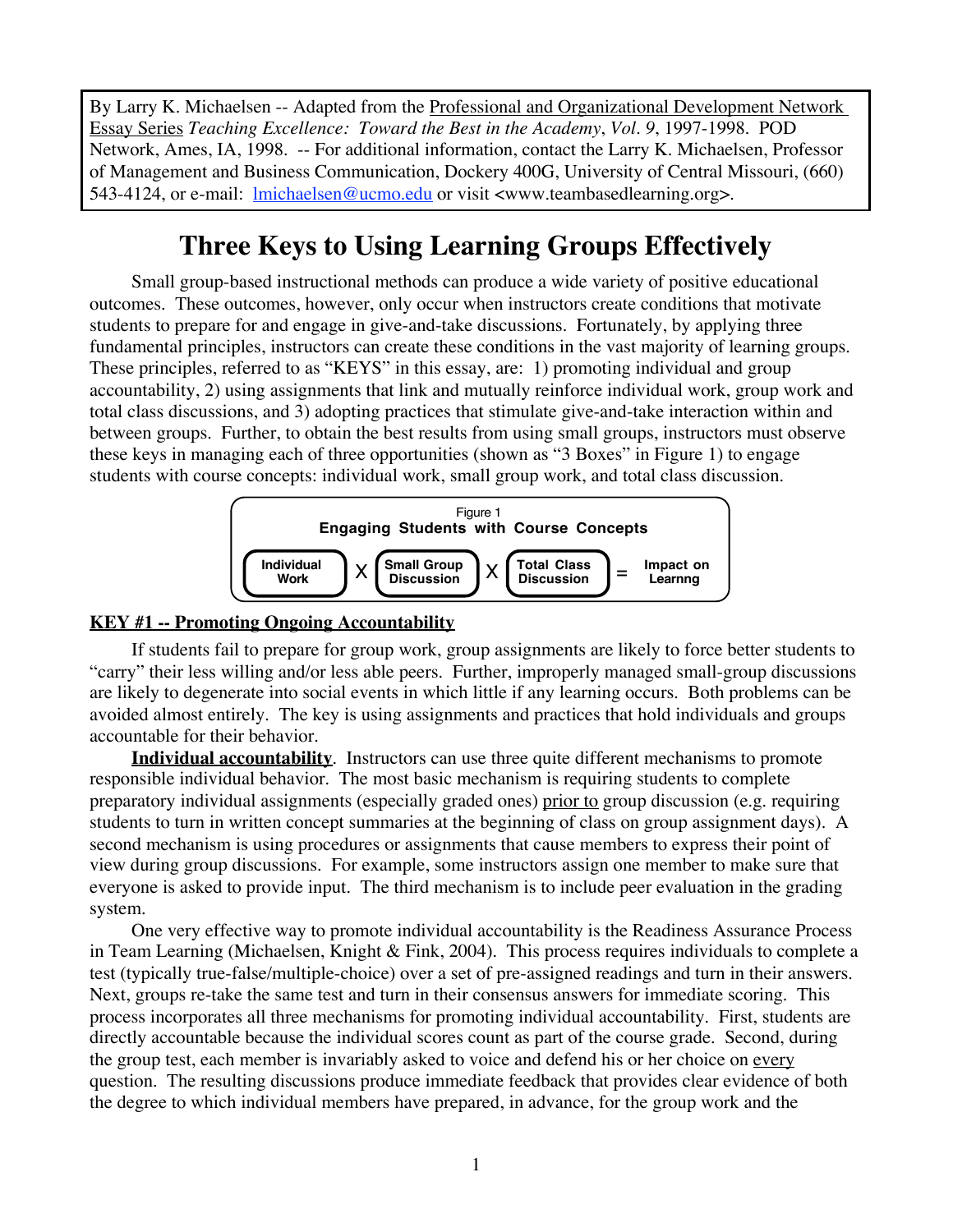importance of obtaining input from everyone on all-important decisions. Third, members who fail to complete the assigned readings almost invariably receive a low peer evaluation.

**Group Accountability.** Without group accountability, neither instructor nor students know: 1) if their learning goals have been achieved, or 2) if students are taking the group work seriously. Groups can be held accountable by carefully managing small group and total class discussions. The key is the nature of the group assignments. First, assignments for groups (or each phase of a long-term project) must require groups to produce a tangible output. Second, the "product" that students are asked to create should enable both immediate feedback on the quality of group work and the opportunity for direct comparisons with output from other groups.

#### **KEY #2 -- Using Linked and Mutually Reinforcing Assignments -- "4 S's"**

The second key to using groups effectively is making sure that the assignments at each stage of the learning process (i.e., the "3 Boxes" in Figure 1) are linked and mutually reinforcing. When this is done, assignments in the first two stages have a powerful positive effect on the learning that occurs in the next stage. To obtain the maximum overall payoff, assignments at each stage should be characterized by "4 S's":

- 1) **Significant problem**: *Students* should view the problem as authentic and relevant to their lives.
- 2) **Same problem**: Individuals/groups should work on the same problem, case, or question.
- 3) **Specific choice**: Individuals/groups should be required to *use* concepts to make a specific choice.
- 4) **Simultaneously report**: Whenever possible, groups should report their choices simultaneously.

The importance of assignments that are linked and mutually reinforcing is illustrated by the experience of a colleague who uses a series of case files to develop medical students' critical thinking (i.e., diagnostic) skills. For many years, she assigned groups to write a series of one-page memos identifying a preliminary diagnosis for each patient but was disappointed in the learning outcomes for two reasons. First, students only worked with a fraction of the cases because groups delegated the work to individual members. Second, correcting the assignment took so long that the value of the feedback was minimal. She now uses the Readiness Assurance Process (described above) to ensure that students have mastered basic concepts and that groups have developed a norm of seeking input from each member before reaching a decision. Then, on the day of the activity, she adds a vital piece of new information to a set of pre-assigned patient cases (which are inherently authentic and relevant to medical students) and gives groups a specified length of time to either: 1) select a most likely diagnosis from a limited set of alternatives, or 2) commit themselves to a position that they do not have enough information to make a definite diagnosis. When the time has elapsed, she gives a signal for the groups simultaneously to hold up a legal-sized sheet of paper on which they their choices to the rest of the class. The outcome is always a lively discussion *within* the groups followed by a vigorous interchange *between* groups.

#### **KEY #3 -- Adopting Practices that Stimulate Idea Exchange**

The degree to which group discussions expose students to new perspectives from their peers depends on two factors. The first factor is the extent to which the instructor uses assignments and creates conditions that foster give-and-take group interaction. The other factor is the diversity of opinions, ideas, and perspectives that exist within each group.

**Using assignments that require group interaction**. The most common reason for a low level of group interaction is the use of assignments that can be completed by independent individual work. For example, if assignments are too easy, one member will simply act on behalf of the group. Assignments that require a great deal of writing are also likely to limit both interaction and learning. If asked to produce a lengthy document, group discussions seldom produce very much learning for two reasons. First, discussions tend to be limited in duration (i.e., students feel pressured to get going on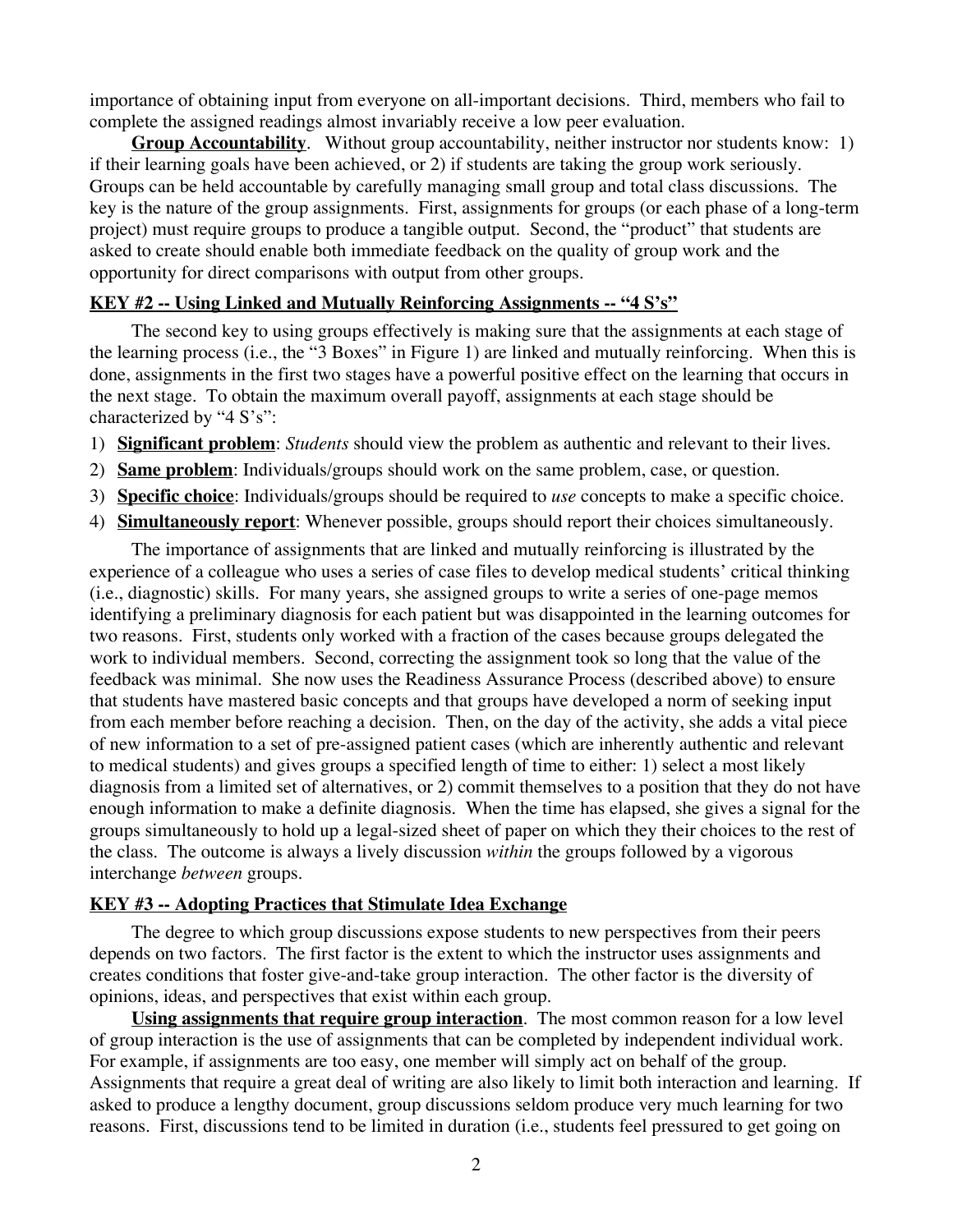the real work). Second, they tend to focus on working out who will write which piece of the total product rather than on the substance of the issues that will be contained in the paper. By contrast, assignments that require students to use course concepts to make difficult choices (e.g., the medical school example above) always produce high levels of both interaction and learning (Michaelsen, Fink & Knight, 1997).

**Removing barriers to participation**. Often, members of new groups are reluctant to speak out. One response to this problem is assigning roles within the group, e.g., recorder, summarizer, devil's advocate, etc. However, a more powerful approach is using permanent groups and assignments, practices, and a grading system that foster the development of group cohesion (Michaelsen, Black & Fink, 1996). As groups become more cohesive, trust and support typically build to the point that even naturally quiet members are willing to engage in intense give-and-take interactions with little worry about being offensive or misunderstood (Watson, Michaelsen & Sharp, 1991). As group members come to see their own success as tied to the success of their group, they are motivated to invest considerable personal energy into doing group work.

**In-class group work**. Interaction is also likely to be limited unless groups are allowed to do their work in class. In many cases, the cost of meeting outside of class is so great that students will meet just long enough to divide up the work. They will then complete the assignment individually and learn little from each other. Their output is a group product in name only and, any cohesiveness developed during the initial meeting, is likely to be offset by a concern that other members might fail to do their part.

**Creating diverse groups**. Another way to expose students to new ideas is making sure that groups are relatively large (5-7 members) and as diverse as possible. Creating diverse groups involves two steps. The first is identifying the dimensions that make a difference in student performance in each specific course, e.g., majors, previous course work, relevant job experience, etc. The other is sorting members into groups so that member assets and liabilities are spread as evenly as possible across groups (Michaelsen, et al, 2004).

#### **Summary and Conclusions**

By using assignments in each of the "3-Boxes" (see Figure 1) that are completed during class time, and are characterized by the "4-S's" (**S**ignificant problem, **S**ame problem, **S**pecific choice, and **S**imultaneously reporting), instructors create the conditions needed for effective learning groups. These conditions include: individual and group accountability, the need and opportunity for group interaction, and the motivation to engage in give-and-take discussion. In the vast majority of groups, the net result will be increased learning and high satisfaction for both students and instructors.

#### **References**

- Michaelsen, L. K., Black, R. H. & Fink, L. D. (1996). What every faculty developer needs to know about learning groups. In To Improve the Academy: Resources for Faculty, Instructional and Organizational Development, 1996 (pp. 31-58). Richlin, L. (Ed.). Stillwater, OK : New Forums Press Co.
- Michaelsen, L. K., Fink, L. D. & Knight, A. (1997). Designing Effective Group Activities: Lessons for Classroom Teaching and Faculty Development. In To Improve the Academy: Resources for Faculty, Instructional and Organizational Development, 1997 (pp. 373-397). DeZure, D. (Ed.). Stillwater, OK : New Forums Press Co.
- Michaelsen, L. K., Knight, A. E. & Fink, L. D. (2004). Team-Based Learning: A Transformative Use of Small Groups in College Teaching. Sterling, VA: Stylus, LLC.
- Watson, W. E., Michaelsen, L. K. & Sharp, W. (1991). Member competence, group interaction and group decision-making: A longitudinal study. Journal of Applied Psychology, 76, 801-809.